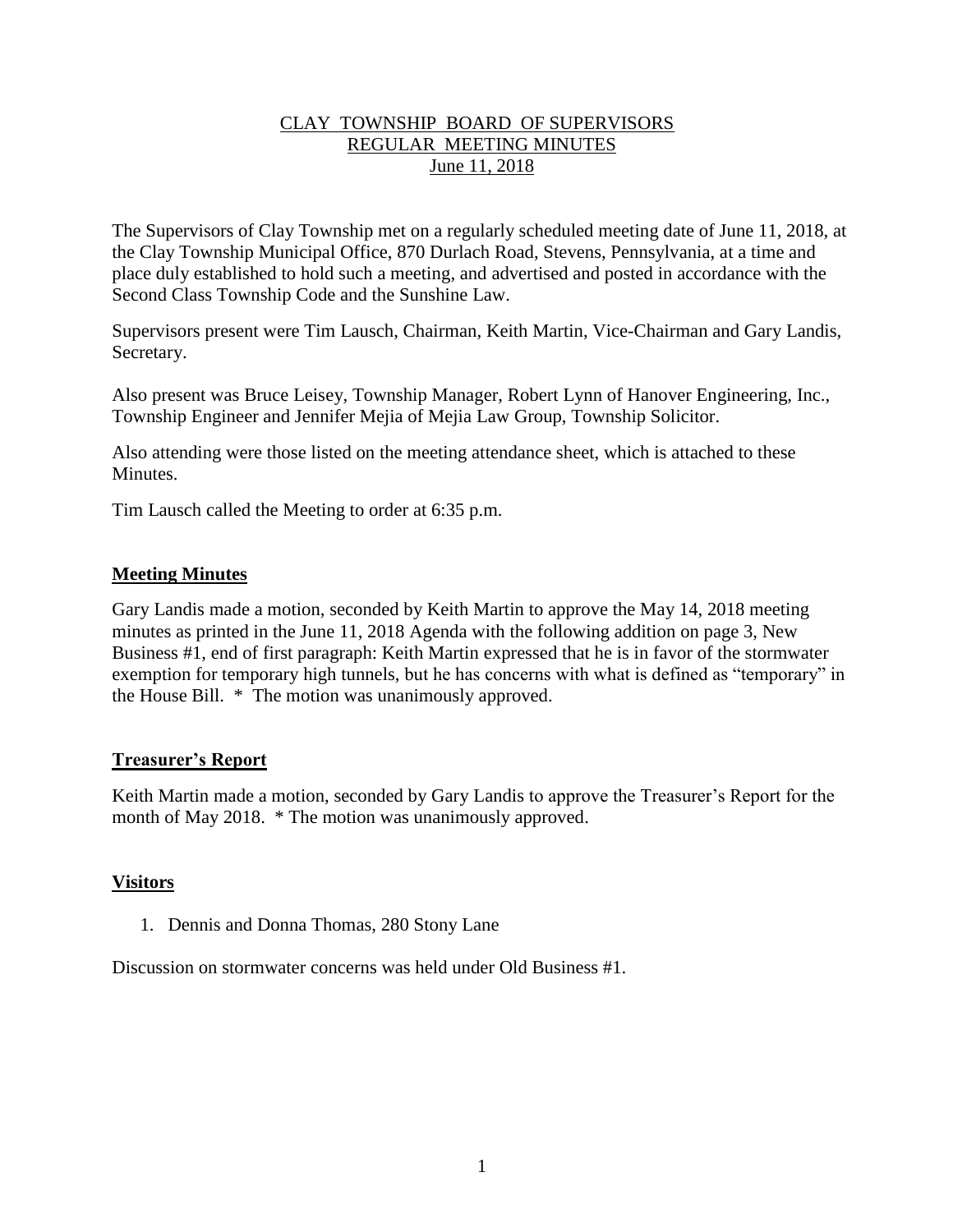# **Engineer's Report**

1. Wildflower Pond – Road Dedication Update

Bob Lynn informed the Board of Supervisors that street repairs are scheduled in the next few weeks.

Jennifer Mejia informed the Board of Supervisors that the temporary cul-de-sacs have been legally turned into permanent cul-de-sacs with the exception of Sweet William Way. Extinguishing that easement will be executed by the Board of Supervisors in New Business #3.

2. HomeTowne Square – Storm Water NOV

Jennifer Mejia informed the Board of Supervisors she has received correspondence that both parties involved have come to an agreement on a resolution and are finalizing the Agreement which should be executed by the July Board of Supervisors meeting.

Jennifer Mejia will inform Representatives of HomeTowne Square to provide an update before the June 26, 2018 Board of Supervisors meeting.

3. Jesse Kinsinger – Approval to Record Plan after 90 Days of Signing

Representatives of Mr. Kinsinger have requested relief from the requirement to record a plan within the 90 days of signing the plan.

Gary Landis made a motion, seconded by Keith Martin to approve Mr. Kinsinger's request and forward a Letter of Acknowledgement to the Lancaster County Recorder of Deeds Office. \* The motion was unanimously approved.

4. Hopeland Mennonite Church – Time Extension Request

Keith Martin made a motion, seconded by Gary Landis to grant a 90-day time extension to take action on the plan, new date is September 21, 2018. \* The motion was unanimously approved.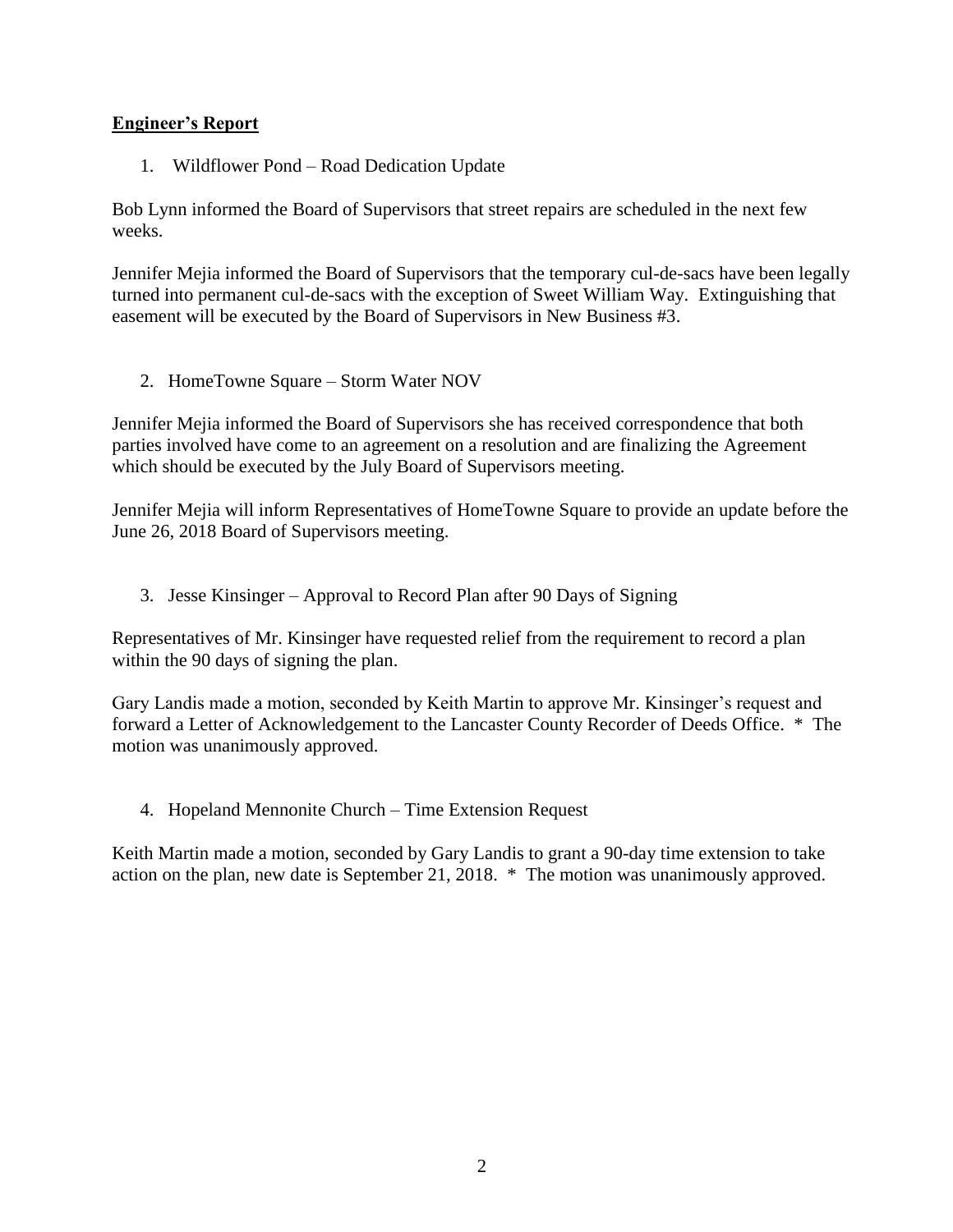### **Old Business**

1. Furnace Hill Road, Stony Lane and Camp Road Stormwater Discussion

Bob Lynn informed the Board of Supervisors and Audience that he and Bruce Leisey met with Donna and Dennis Thomas and Fred Hubach about installing a new stormwater pipe between their properties. The Thomas' and Hubach's have concerns with the installation which Bob is looking into.

Bob Lynn said on the property owned by Rolling Rock stormwater drains down their driveway and erodes the driveway to Stony Lane.

Bob also said we have had 11" of rain over normal to date.

Donna Thomas said "put stormwater" in pipe through Keith Martin's field and down to pipe on West Girl Scout Rd.

Dennis Thomas has concerns with allowing all stormwater to flow in front of their house. He is also concerned with potential overflow and underground seep from the water basin being proposed across from their house.

Dennis Thomas said, "get the stormwater to go to the Middle Creek watershed".

Justin Harnish asked what is needed to allow the diversion to a different watershed? Who makes that decision?

Jennifer Mejia said a voluntary plan to divert water into a different watershed may be possible, but it would require all property owners in the area to be in agreement but, a forced move with parties not in agreement is not an option. Attorney Mejia would need to research the matter further.

Justin Harnish said that if the stormwater above his house was redirected across Stony Lane it would account for less 20% of the stormwater reaching the Thomas property. Justin said that he feels a combination of berms, basins and pipes seems to be the best option.

Keith Martin said basins will not hold the stormwater but meter stormwater through a pipe. Keith also said that he is not interested in taking stormwater through the field unless it is through a pipe.

Bob Lynn and Bruce Leisey will review the information with the Hubach's.

No decisions were made at this time.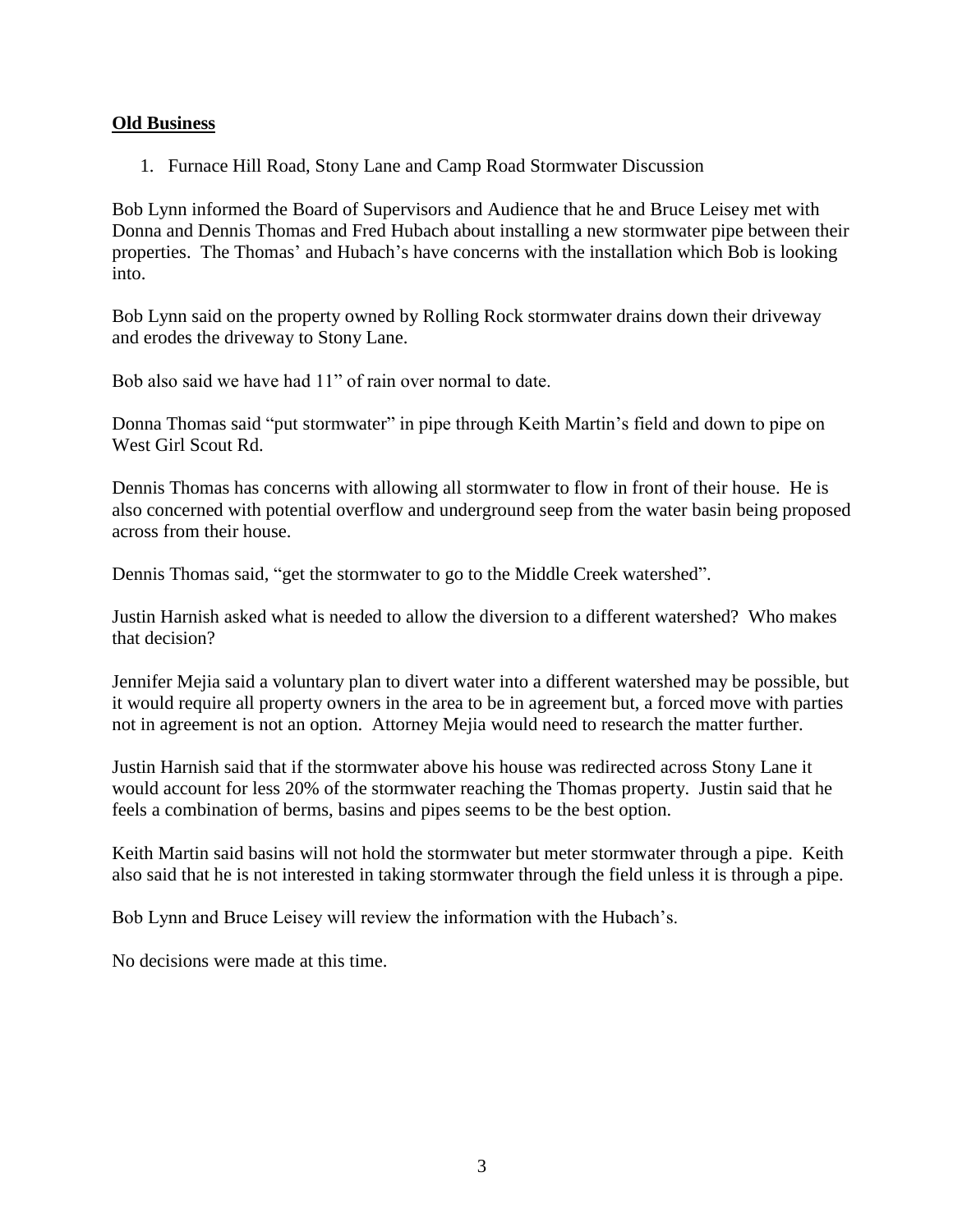2. Two Cousins Plaza – NOV

Gary Landis asked if anything was being done to eliminate the weeds on the Two Cousins' property.

Bruce Leisey informed the Board of Supervisors a letter will be sent out tomorrow to the property owner and Tom Zorbaugh will follow up.

### **New Business**

1. Approve Authorized Official Resolutions for Multimodal Transportation Grant and Mariner East II Pipeline Grant

After review, Keith Martin made a motion, seconded by Gary Landis to approve Resolution #061118 to authorize the Township Manager to execute the grant applicant for Multimodal Transportation Grant and Resolution #061181A for the Mariner East II Pipeline Grant. \* The motion was unanimously approved.

2. Approve Attendance at July 31, 2018 LCATS Meeting

Gary Landis made a motion, seconded by Keith Martin to authorize attendance at the LCATS Meeting at a cost of \$23 per person. Bruce Leisey will send RSVP when number attending is known. \* The motion was unanimously approved.

3. Execute Agreement Extinguishing Sweet William Way Temp Cul-De-Sac

After review, Gary Landis made a motion, seconded by Keith Martin to execute the Agreement extinguishing the existing easement on Sweet William Way cul-de-sac. \* The motion was unanimously approved.

4. Approve Use of Snyder Park for Ephrata Community Church Community Day

Township Staff received a request from Ephrata Community Church to use the new Snyder Park #2 pavilion and fields for a Community Day event on September 30, 2018.

Gary Landis made a motion, seconded by Keith Martin to approve the request with no park rental fee charged. \* The motion was unanimously approved.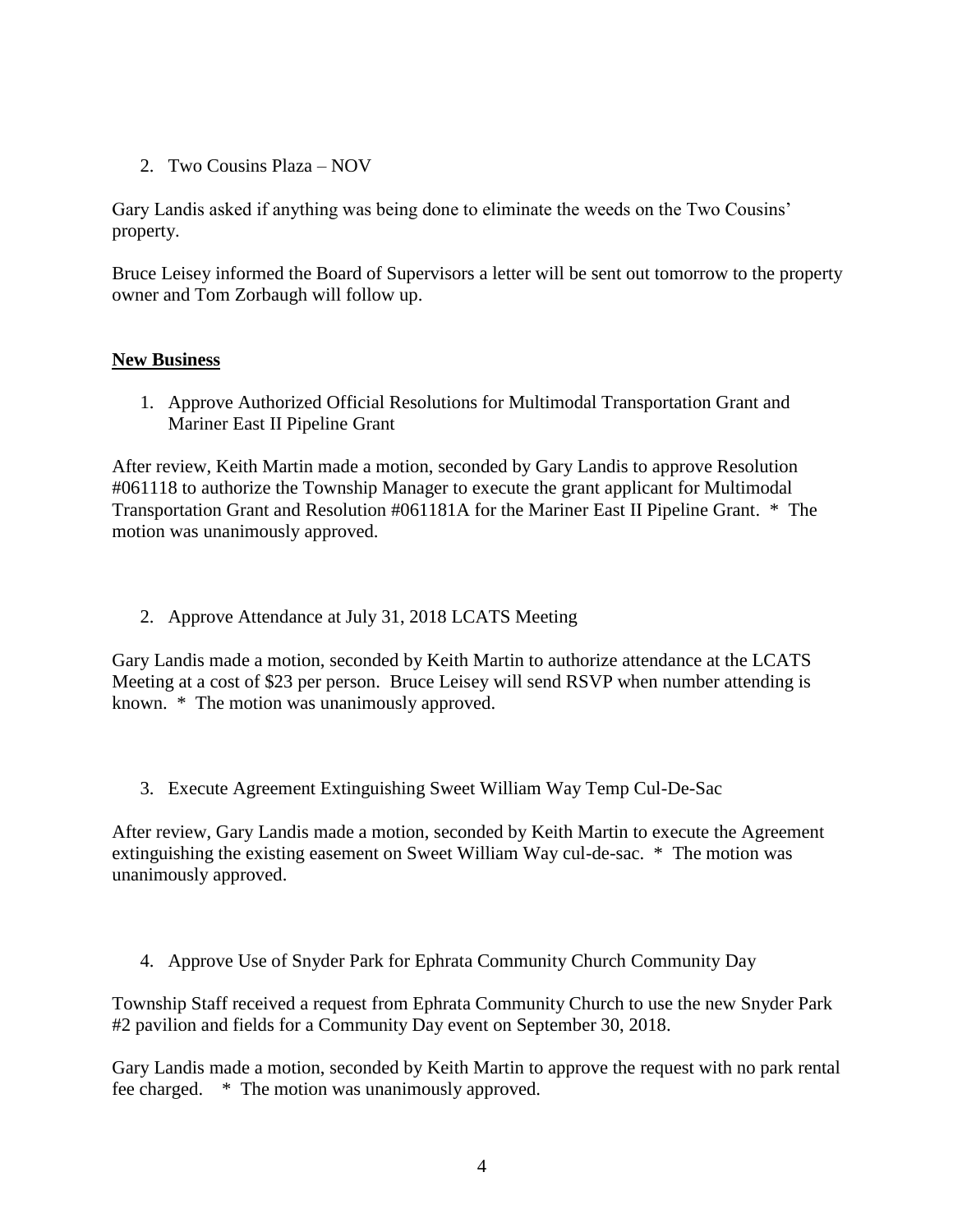# 5. Approve and Execute Pension Investment Management Agreement

After discussion, it was decided to table a decision till the June 26, 2018 meeting so the Solicitor and Township Manager can have additional time to review.

6. 918 Hannah Drive – Request to Connect Sump Pump to Stormwater Facility

Bruce Leisey, Bob Lynn and Earl Stauffer reviewed the request with the Board of Supervisors. It was decided to request a PA One Call to determine the location of any utilities in the vicinity of the area between the property requesting to connect and the stormwater facility.

No decisions were made at this time.

7. Mark Ulrich – Request to Connect to Public Water and Sewer

Mr. Ulrich owns a vacant lot along the south side of West Main Street and is interested in boring under West Main Street to connect to public water and sewer. He is having difficulty in getting approval from the Ephrata Borough Authorities.

Township Staff will meet with Ephrata Borough Authorities to try to expedite a solution.

8. Concerns with Countryside Development Stormwater Facility

Diane Pomroy at 230 Meadowlark Drive informed Bruce Leisey of sediment accumulating on the concrete swale behind her residence. She said the sediment is causing stormwater to pond on the concrete swale.

Bruce Leisey and Earl Stauffer verified the situation and will have Public Works employees remove the sediment.

The Board of Supervisors authorized Bruce Leisey to notify the HomeTowne Square that sediment leaving their construction site is accumulating on a Township stormwater facility and steps must be taken to eliminate the discharge.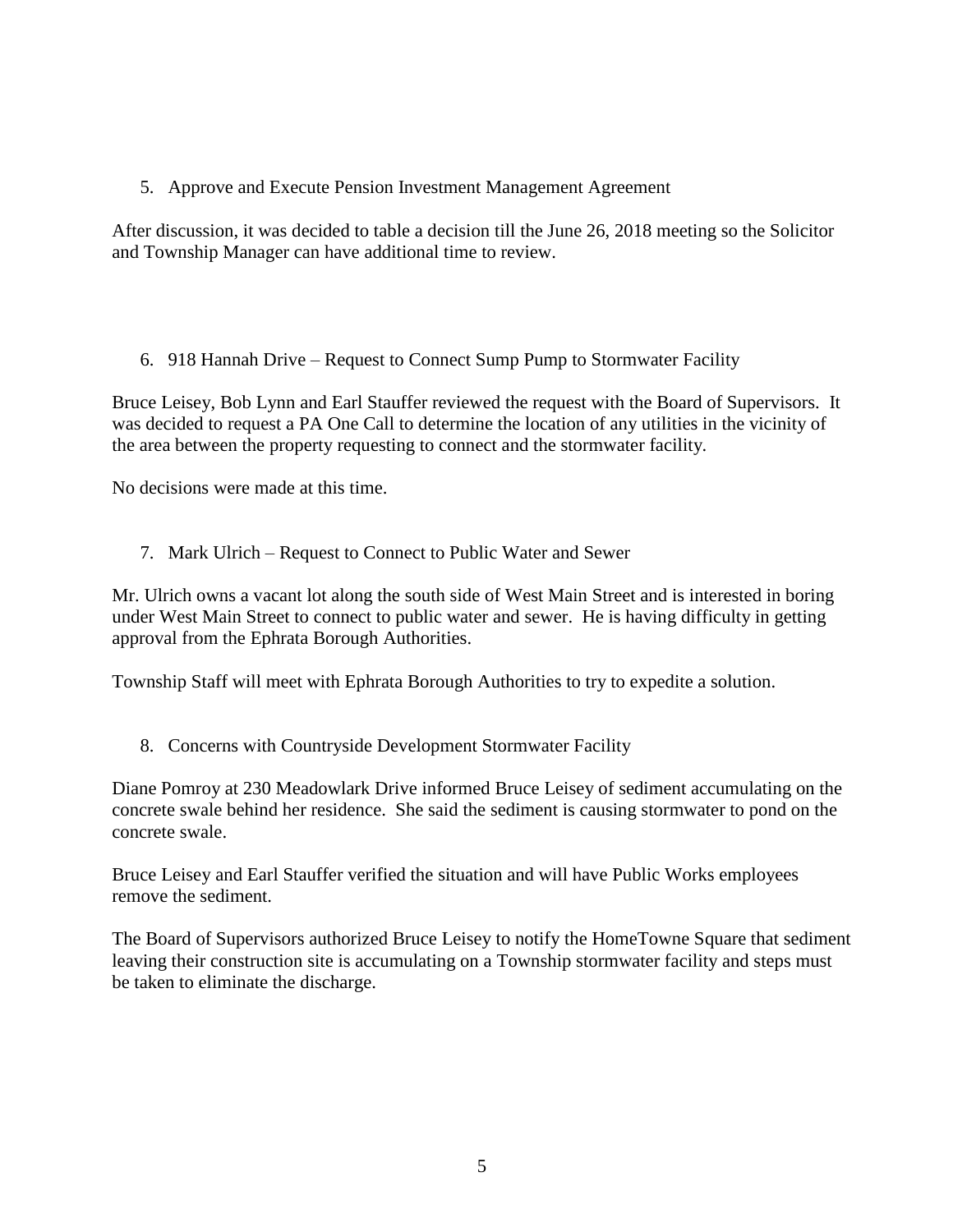9. Pipe Cleaning and Televise Line

Bob Lynn informed the Board of Supervisors that there appears to be a belly in the sanitary sewer line in Matthew Drive near the intersection of Daniel Drive.

Gary Landis made a motion, seconded by Keith Martin to authorize Bob Lynn to contract to clean and televise the sewer line to determine extent of belly in the line at a price not to exceed \$3,500. \* The motion was unanimously approved.

10. 985 Maple Street – Request for Relief from 2018 Sewer Billing

The Board of Supervisors received a request from the Power of Attorney for Mary Ann Bucher who owns the property at 985 Maple Street for a request for relief from the 2018 sewer fees. The request states that the home has been vacant since May 2017. It also states that the house will be sold in August 2018.

It was discussed that since the sewer fee billed is a minimum flat fee and there is no means to verify the sewage system is not being used, the Board of Supervisors declined the relief request. However, the Board of Supervisors authorized Bruce Leisey to not charge any penalty fees on the account for 2018. Bruce Leisey will send a letter to the Power of Attorney with the Board of Supervisors decision.

# **Executive Session**

Gary Landis made a motion, seconded by Keith Martin to enter into Executive Session at 9:11 PM to discuss potential litigation issues. \* The motion was unanimously approved.

Keith Martin made a motion, seconded by Gary Landis to exit Executive Session at 9:45 PM. \* The motion was unanimously approved.

The Board of Supervisors discussed issues related to the Ephrata Borough and Clay Township Sewage Disposal Agreement and issues related to potential stormwater violations.